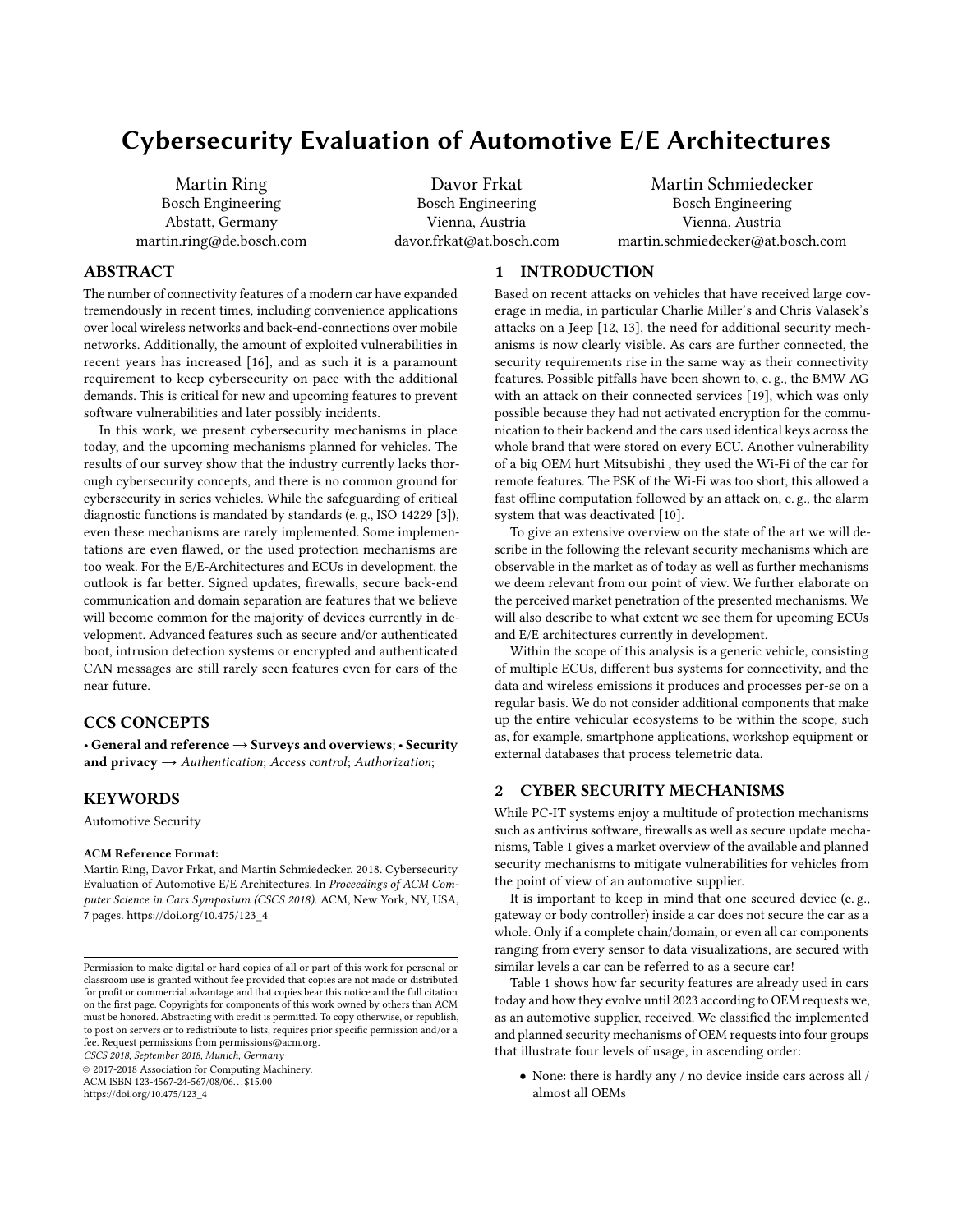- Seldom: there is at least one device inside car across a minority of OEMs
- Many: there are many devices inside cars across the majority of OEMs
- Common: almost all devices inside cars across most OEMs uses this feature

### <span id="page-1-0"></span>2.1 Domain Separation

Domain separation was until recently mainly a focus for European manufacturers and primarily driven by the limited data rates of the used bus systems. With ever increasing numbers of connected components per bus, adding additional busses to increase the overall bandwidth was a viable solution. However, this also had the beneficial side-effect of enabling effective security features, when the domains are properly separated and the cross domain traffic is monitored and filtered. It should be noted that this feature is only as strong as its weakest link, when one ECU allows the spanning of multiple networks without filtering, the added security is lost.

### <span id="page-1-1"></span>2.2 Public-Key-Infrastructure (PKI)

A PKI is used to build a chain of trust that allows the different stakeholders such as manufacturers and suppliers to closely monitor and restrict the possibilities of interactions of ECUs with each other, a tester or the backend. A PKI is also the foundation for a secure authentication of hosts and initial integrity checks of their communication. Core component is a trusted storage, to store the root certificates that are allowed to update software or communicate securely. Depending on the scope of the PKI it could be for all components in a car, for manufacturers and all their cars, for an administrative domain of different cars, as well as regional or otherwise groupable sum of devices. Considered current-best-practice for remote authentication, the capabilities of a PKI can be very flexible regarding the revocation of access rights, granularity of permissions and their scope.

However, the downside of operating a PKI is that they are costly, and the flexibility comes with the possible issue of increased complexity. Trust anchors such as root certificates have to be already in place before signatures can be verified, processes are needed to revoke certificates and to check their validity, and if the private key of a root certificate becomes compromised one needs mechanisms in place to change them in all affected devices. Especially the aspect of verifying validities should be referred as critical because without having a trustful time source on every device which cannot be manipulated certificates will lose a lot of benefits. Standard protocols for time synchronization, e. g., NTP, GSM, GPS or similar are not feasible for this task form a security point of view [\[7\]](#page-6-7). Without the option to check validity of crtificates aspects like time-limited feature activation or avoiding the execution of outdated software is not possible.

# <span id="page-1-2"></span>2.3 Hardware Trust Anchor – Hardware Security Module

Multiple types of hardware trust anchors are available, with different names and a wide range of functionality. Usually they should have a dedicated area in hardware as software can be modified at runtime, and a security enclave that protects sensitive material like

cryptographic operations or stored keys. There is however no norm or formal definition on the specifics for the terms HTA and HSM. Every supplier can basically define its own silicon as HSM, as soon as any kind of cryptographic operation is running on the chip. That means during the vendor selection phase, an OEM has to verify every technical statement of the possible suppliers in detail. This lack of standardizations often leads to misleading interpretations from vendors if a customer asks, for example, if an HSM is inside. Occasionally we have already encountered HSM functionalities that are insecure and useless, e. g., having a secret key stored openly in RAM during runtime, or only allowing insecure modes of operation for the AES algorithm.

Additionally, OEMs should ask suppliers if features from advertisements and marketing material supported by the hardware are already useable, or more precisely useable for the OEM. Often we have had cases where, e. g., elliptic curve cryptography was openly advertised, but in detail it turned out that the curves used were referred to as broken, or additional licenses to use specific secure curves were needed that were still under negotiation between the OEM and the rights owner.

After all, an HSM is also just a piece of embedded software running on (dedicated) hardware with limited access rights, with the additional benefit that it is protected from inference and has only very few interaction features. These are usually sensitive in nature such as encrypt, verify or create key. OEMs should also verify that the software to use the HSM functionality is already fully implemented, usable, and tested. Test reports or even a certification or confirmations about, e. g., fulfilled NIST standards in specific parts such as for AES or other building blocks are very useful. Hence we strongly recommend that OEMs should involve not only their purchasing department during vendor selection phase, but also their security experts.

HSMs today only make sense in the context of the whole car, i. e., as soon as a sensor, a minor device or similar is not protected by HSM trust anchor features such as message authentication or secure boot, attackers can compromise the unprotected device and use it as an entry point or stepping stone for further attacks. This was used for example in the Jeep hack by Charlie Miller and Chris Valasek [\[12\]](#page-6-3). That's also the reason that currently fully-featured HSM are seldom in use, because OEM have to redesign the whole sensor - actor path with more secure (which means more expensive) hardware and software.

As one of many HSM examples the EVITA project [\[5\]](#page-6-8) defined three levels for their HSM interpretation, light, medium and full, and distinguishes them by their capability to compute asymmetric ciphers, random number generation, available counter modules and if they have a dedicated programmable ECU. An overview of the different components, which are usually implemented in software with corresponding hardware acceleration, can be seen in Figure [1.](#page-2-1) Similar approaches of classification exist for most vendors of HSMs.

With the recent attacks in 2018 against Intel and other CPUs using side-channel attacks named Spectre and Meltdown [\[9\]](#page-6-9), it has to be said that HSMs are no panacea in themselves.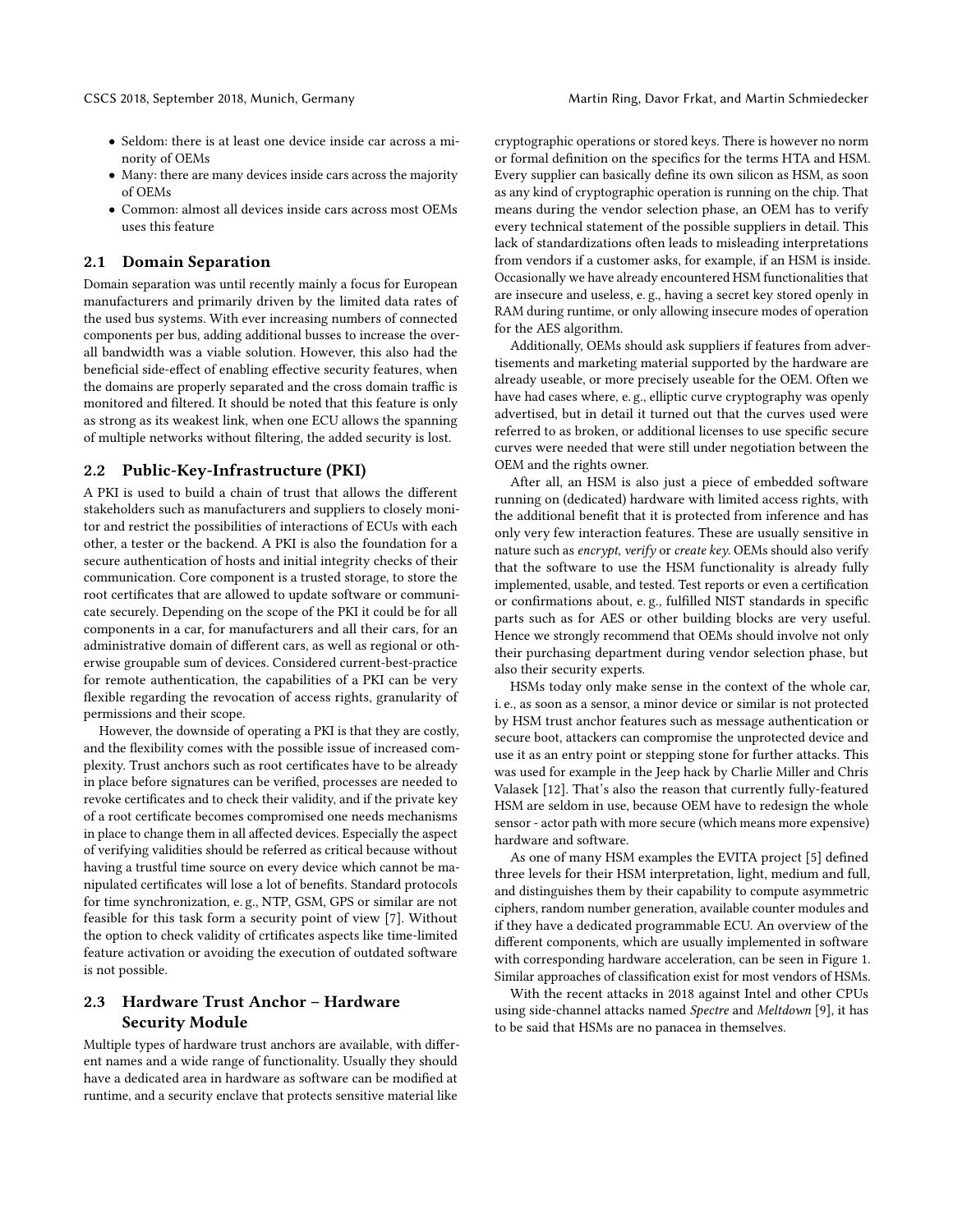<span id="page-2-0"></span>

| Feature                          | 2018                     | 2023          |
|----------------------------------|--------------------------|---------------|
| Domain separation $(2.1)$        | Seldom                   | Common        |
| PKI (2.2)                        | Seldom                   | Many          |
| Hardware Trust Anchor            | Seldom                   | Many          |
| and/or HSM $(2.3)$               |                          |               |
| AUTOSAR (2.4)                    | Seldom                   | Many          |
| Signed SW Updates (2.5)          | Seldom                   | Many - Common |
| Secure Diagnostic Services (2.6) | Seldom (with weaknesses) | Many          |
| Secure Boot (2.7)                | Seldom                   | Many          |
| Authenticated Boot (2.7)         | Seldom                   | Many          |
| Secure Communication with        | Many                     | Common        |
| Backend (2.8)                    |                          |               |
| Secure Car Internal              | None                     | Many          |
| Communication (2.9)              |                          |               |
| Firewall (2.10)                  | Many                     | Common        |
| IDS/IPS(2.11)                    | None                     | Seldom-Many   |
| Wi-Fi/Bluetooth Security (2.12)  | Common (with weaknesses) | Common        |

### Table 1: Cybersecurity Mechanisms for Vehicles

<span id="page-2-1"></span>

Figure 1: Exemplary system architecture of an HSM [\[23\]](#page-6-10)

### <span id="page-2-2"></span>2.4 AUTOSAR

AUTOSAR is a collaboration of OEMs and suppliers to standardize and establishe a common software architecture for ECUs. The layered architecture, as shown in Figure [2,](#page-3-2) improves the reusability of software. Since version 4.2, AUTOSAR has defined all necessary security modules for Secure Onboard Communication (SecOC) – authentic communication integrated in the AUTOSAR-Stack, as well as the Crypto Service Manager (CSM) and the Crypto Abstraction Library (CAL) [\[1\]](#page-6-11). The offered documents by AUTOSAR are only definitions how these modules shall interact and include, they don't contain, e. g., the implementations of cryptographic primitives. Figure [3](#page-3-3) shows the levels of abstraction for the AUTOSAR crypto interface specification.

Cryptography as such becomes part of the basic software, and allows for a diverse set of security mechanisms. Both hard- and software implementations of cryptographic algorithms are feasible. The upcoming release of adaptive AUTOSAR 18-10 (expected to be October 2018) will also include security properties (the final specification of the Security Manager) for high-performance computing and faster communication.

# <span id="page-2-3"></span>2.5 Signed Updates

To hinder an attacker from installing and executing unauthorized code on vehicular components such as ECUs and VCUs, updates should be digitally signed using internationally standardized cryptographic algorithms. This allows the verification of the authenticity and integrity of software updates. An exemplary signed update scheme is shown in Figure [4.](#page-3-4) To verify that the software is coming from an authorized source the component verifies the software update using public-key cryptography, e. g., RSA or ECC against a signature. This prevents an attacker from installing a modified software update, changing functionality, or reverting firmware versions. This is common practice for all major PC-based operating systems such as Windows, Linux and macOS, as well as smartphones and modern gaming consoles.

To guarantee this security the base for the verification (keys/ certificates) has to be secure. The public keys/certificates on ECUs have to be tamperproof, because if the public key can be exchanged for the key of an attacker the verification process is compromised. The same holds true if the private key for the signature generation is compromised/stolen. If possible, a certificate-based approach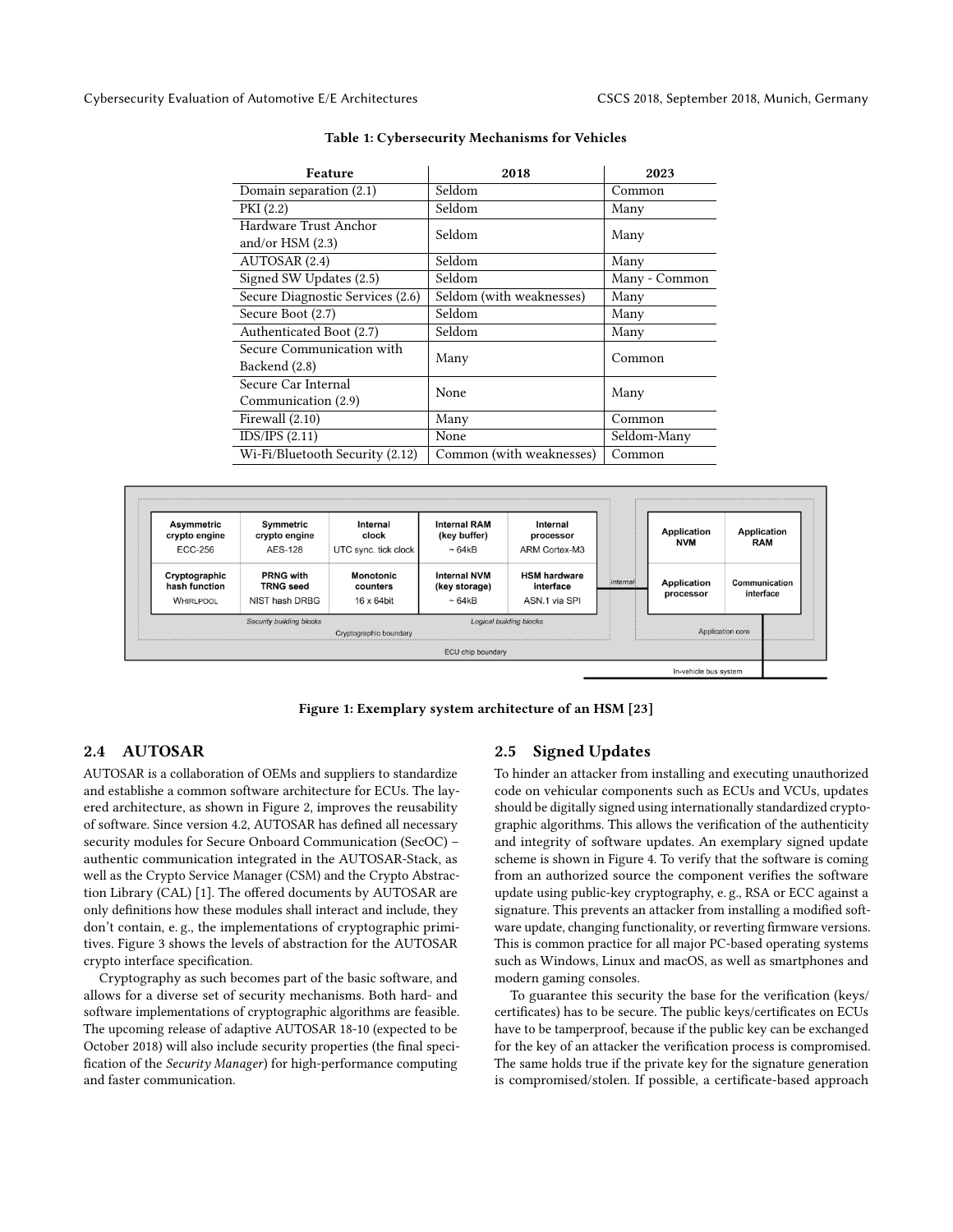<span id="page-3-2"></span>CSCS 2018, September 2018, Munich, Germany Martin Ring, Davor Frkat, and Martin Schmiedecker



Figure 2: AUTOSAR Architecture [\[1\]](#page-6-11)

<span id="page-3-3"></span>

Figure 3: AUTOSAR Abstraction [\[2\]](#page-6-12)

should be used, this allows the legitimate owner the exchange of certificates when the private key is compromised. A common standard for certificates is X.509 [\[6\]](#page-6-13).

The processing of all attributes of an X.509v3 certificate generates lots of overheads. In addition, a PKI as well as a revocation list needs to be maintained over the product lifecycle incl. disposal.

<span id="page-3-4"></span>

Figure 4: Signing software updates

There is no common way to decide pro or con digital certificates. Every project has to evaluate the effort-benefit-ratio at the start of the project. Generally, the less security features a hardware has the more difficult it is to protect SW update verification keys/certificates and hence the lower the benefit of certificates will be in comparison to simple RSA/ECC signatures.

## <span id="page-3-0"></span>2.6 Diagnostic Service Security (UDS, XCP, ...)

Diagnostic Services have to be secured when they have consequences for safety, security or the quality of exhaust gases, according to ISO 14229 [\[3\]](#page-6-1). The used security mechanisms in the field today however are not secure. The used mechanisms are based on symmetric algorithms – no cryptographic algorithms – with seed lengths for the SecurityAccess of 1-4 byte length. For upcoming developments, a length of not less than 8 byte is used.

The communication is up until now, after the initial authentication, only partially secured for updates and not for every instance. Among the many other issues in automotive components securitywise, this is one of the rather pressing ones.

### <span id="page-3-1"></span>2.7 Secure Boot

Secure boot is used to verify the integrity of all software during start up using digital signatures. It is necessary to guarantee that the different runtime stages written in software, such as the bootloader, the operating system or even possibly applications, were not altered by unauthorized persons. While the bootloader and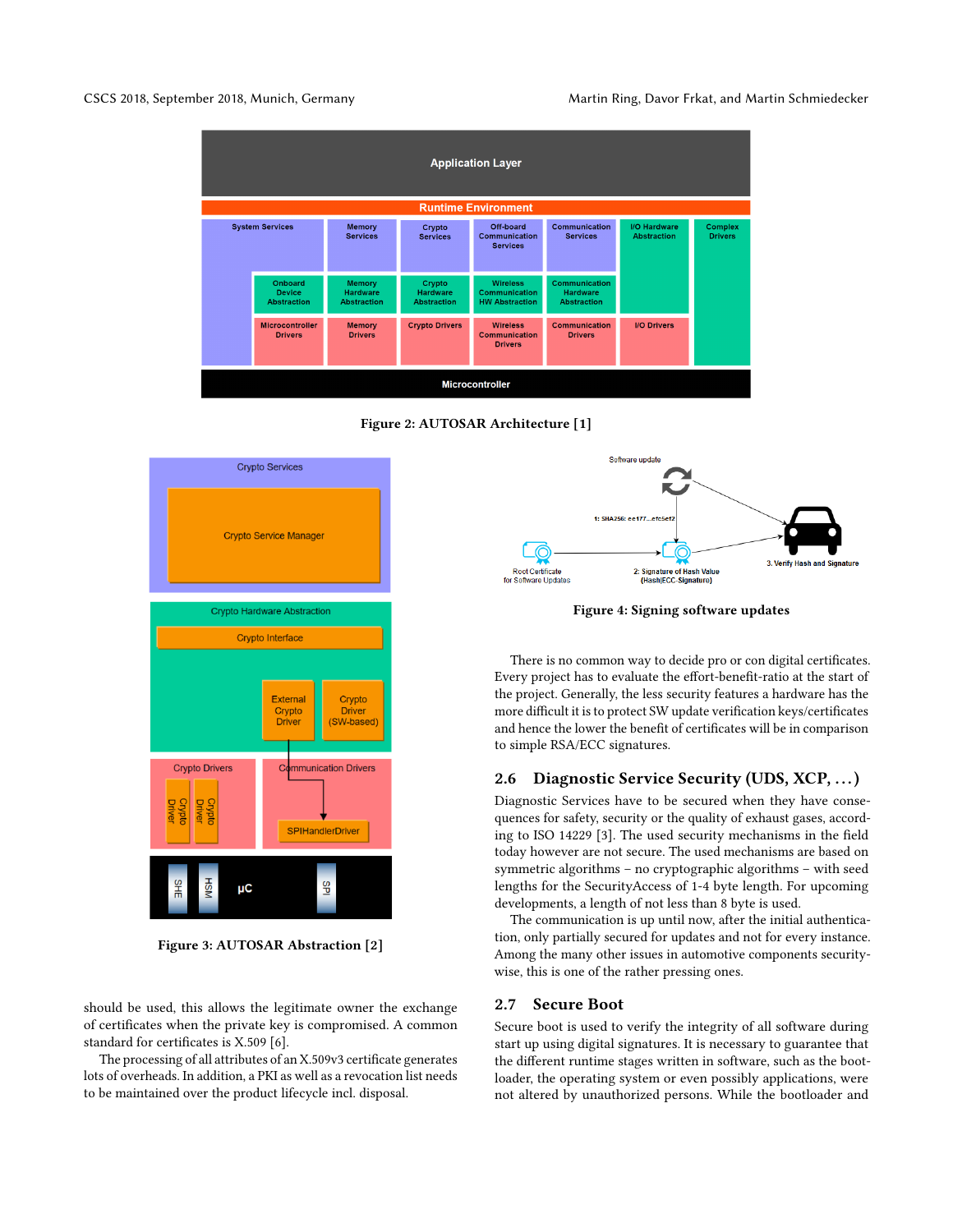Cybersecurity Evaluation of Automotive E/E Architectures CSCS 2018, September 2018, Munich, Germany

<span id="page-4-2"></span>

Figure 5: Secure Boot Schematic

operating system are usually under control of the manufacturer or Tier-1, custom applications can possibly come from official app stores or even third party vendors, which can make the publishing process more complicated. As common for most soft security terms the term secure boot is not standardized, however there is a common interpretation of that term on the market: the integrity of software is calculated in multiple stages. Every stage in the boot process is only started if the previous stage could verify its integrity successfully – otherwise the start-up halts or the ECU reboots.

To securely store the key for signature generation, a TPM or hardware trust anchor is required. It assures that the public keys or certificates which act as trust anchors are stored inside nonvolatile memory and cannot be manipulated or deleted. Such a trust anchor can be publicly readable, as usually RSA or ECC public keys are used as well as their root certificates in terms of certificate based secure boot approaches. They do not need to be secret, or kept confidential. If such data is one-time-programmable, i. e., it can only be written once and never again (e. g., PROM). Care has to be taken as in consequence in case of security issues (e. g., stolen private keys) such a trusted anchor cannot be easily replaced or simply revoked. An example for a secure boot scheme is depicted in Figure [5.](#page-4-2)

If it is a requirement to have that trusted data to be updateable over the whole product lifecycle, a very secure access method is required to allow such a replacement or revocation. ECU producers should always inquire at silicon vendors if it is possible and allowed for their customers to replace / revoke data from trusted anchor locations. It is highly recommended not to trust in security marketing statements but to ask for technical details confirmed in writing.

This overall mechanism of secure boot is widely used, for example as an available feature in Windows 10 (UEFI [\[21\]](#page-6-14)), or by default in the iOS operating system on Apples iPhones [\[4\]](#page-6-15) to prevent jailbreaks and software modifications. Common time constraints are that safety critical features (rear-view camera picture) of the ECU have to be up and running in well below one second.

A subtype of secure boot is authenticated boot, which is a mechanism that can verify the integrity of the started software as well but the necessary checks are calculated in parallel, or even after start-up. This means that halting the startup-process is not possible, and the execution of untrusted software cannot be prevented. This is the trade-off for a faster boot time, but considered less secure. A manufacturer can use it to remotely assess the software running

in the vehicle, but is only able to detect modifications without effectively mitigating them without additional means. For detecting attackers though, this is a feasible path.

## <span id="page-4-0"></span>2.8 Backend Communication (TLS & hardened TLS)

Some cars feature communication modules to interact with a backend system that allows users to remotely control car features and request information about their car. Current best-practices for encrypting and authenticating communication contents on the network layer are achieved using the TLS protocol suite [\[8\]](#page-6-16). While it is currently the protocol most commonly used world-wide with billions of connections every day, it can be tricky to achieve a strong level of security by configuring every option correctly.

For one, configurations have to be adaptable both for algorithmic primitives and for changes in current best-practices which can happen swiftly. Numerous publicly discussed instances document cases where the communication was insufficiently protected, such as for example in E-Mail protocols [\[11\]](#page-6-17). While usually the exchanged certificates are tested against validity, mechanisms can be employed that further harden the TLS connection. This could be certificate pinning, meaning that only a specific certification authority is allowed to authenticate endpoints, TLS tunneling for VPN-like connections as well as TLS-based VPN, and enforcing TLS connections. In the near future TLS 1.3 will be released, and while the previous versions were standardized allowing mechanisms to reduce the security of end-to-end encryption, the upcoming version is expected to be both resilient against attacks and using sane default primitives.

Entire books have been written about hardening of TLS, while the one by Ivan Ristic Bulletproof SSL and TLS is at the time of writing the most comprehensive resource [\[17\]](#page-6-18). Future use cases could include predictive maintenance, or real-time geolocation, and many more. Currently only a very limited set of cars with yearly subscriptions allow for this. This is expected to rise, due to the versatility of TLS and existing experiences from large number of users and websites that employ TLS.

### <span id="page-4-1"></span>2.9 Secure Car Internal Communication

The in-vehicular communication has, up until now with only a few minor exceptions, no security features at all. Currently only the CRC features of the CAN or other simple test values that offer no effective security are used, the focus was and mostly still is primarily on safety. The reason for this is that with the short payload of CAN messages and the restricted datarates it is not viable to add security as this would increase the overhead in proportions that are not feasible. Newer bus systems, e. g., CAN FD, will help mitigating this problem with increased payload sizes, but that means that all nodes have to support this new features.

The focus on safety will be shifting, as the SecOC AUTOSAR module demonstrates the intentions to protect the authenticity and integrity of data in-transit. Capabilities of automotive components however still struggle with the performance overhead and there is no best-practice available, although the presented HSM can help with an asynchronous computation on an additional logic core.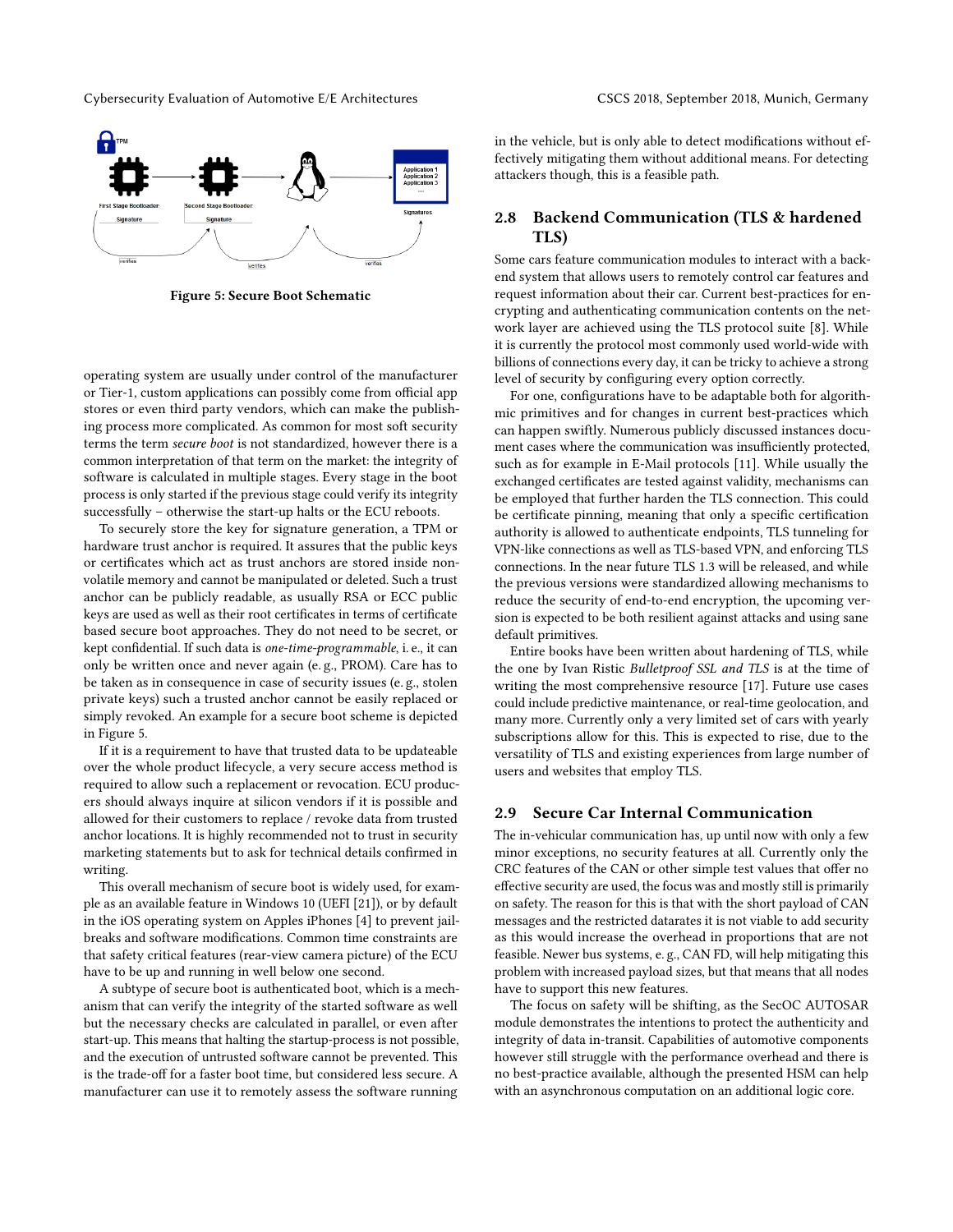# <span id="page-5-0"></span>2.10 Firewall for On- & Off-Board Communication

Firewalls are used to filter and block data streams at network perimeters, internal network hubs based on hosts. The filters are based on a multitude of properties, starting with trivial filtering by point of origin or destination, ramping up to deep inspection of the payload. Firewalls for individual ECUs are commonly used to filter incoming messages by their CAN-IDs. For high-volume channels such as gateways, these firewalls as well as routing logic usually have performance implications. The same filter mechanisms are used for wireless connections with backend-server, so only certain services are received. The firewall features in both ECUs and VCUs usually have no logging mechanisms, but this is likely to change with the upcoming connection features where the entire car is online. An upcoming issue will be the rule updates, as in-place component upgrades with newer component generation could violate the existing rules or service oriented architectures with a dynamic allocation of services to ECUs. The same problem exists for cars with high configuration variability, as the configuration management and rule maintenance will become complex.

The first firewalls in cars which can report irregularities of internal car communication will soon become available on the market. Due to performance implications, this kind of observation will most likely be shifted to a high-performance cluster within the car. For more complex analysis aggregated data will be sent to an IT backend/cloud service in a secure manner. We also find it likely that an artificial intelligence approach will be used to have self-learning firewalls, but it has to be seen what the implications are on regular usage, how they are trained, and what happens if messages are falsely classified. For Ethernet connections, plenty of existing knowledge from the PC world can be used, but for automotive applications there is still plenty of learning to be done.

In general, a firewall as it is will not protect any system – the filtering rules as well as the possibility to update these rules very fast will make a firewall powerful. As long as artificial intelligence will be trained by data designed by humans, it will be likely the case that real intelligence of such a firewall is still to be derived.

### <span id="page-5-1"></span>2.11 Intrusion Detection / Prevention Systems

IDSs/IPSs are systems like firewalls but in contrast to firewalls are not located on network perimeters but inside the networks that shall be secured by monitoring/controlling the network traffic. Intrusion Detection Systems monitor the system/network and send logs to a backend system for further analysis. The detection mechanisms are primarily based on rules that have to be kept up to date and can be circumvented [\[20\]](#page-6-19). This makes continued updates and thus a backend connection necessary. Reaction times of IDSs for rule updates can be extensive, spanning up to multiple days or more in case of slow connectivity. An IPS further allows to directly influence the network or host by, e. g., prohibiting specific connections that match a known bad communication signature.

ID/IP systems can be distinguished in host and network based systems, where they safeguard individual ECUs, or the network domain. They can be realized as individual hardware component but also in software on an existing host. IDSs/IPSs are rather effective and until 2023+ expected by us to become a common security countermeasure to mitigate security risks. Nevertheless, it has to be mentioned that an IPS can have negative impacts on safety related functions. There is the posibility for the IPS to detect a false-positive, e. g., many brake signals are detected just before a crash which might be interpreted by an IPS as an attack. This aspect will become more critical in terms of future machine learning IPS algorithms. That means whenever an IPS will be used a backup path is necessary to supervise all IPS interpretations which will have performance impacts as well as liability aspects. An IDS in general is less critical because detection rules will be pre-defined by humans and only these rules will be applied. Of course there is still the possibility for human errors when defining such IDS rules but these can be minimized using a well-defined update process and rigorous testing.

## <span id="page-5-2"></span>2.12 Wi-Fi Security (Client & Back End)

For connecting client devices such as smartphones with the car, communication should be secured by known good measures, i. e., WPA2 for Wi-Fi that is spawned by the car, using strong passwords. These should be random and auto-generated if sufficient entropy is available, for example at the final assembly at the factory. For WPA2, the length of the password is of importance as there exist dictionary-based brute force attacks using, e. g., the tool hashcat [\[14\]](#page-6-20). As long as WPA3 is not yet fully specified and rolled out, additional policies can make sense such as regular password rotation or physical switches for connectivity features. As soon as WPA3 or higher will be available on the market, customers and OEMs should have a long-term update strategy to always support only the latest communication protocols.

Additional security measures could be placed on top of the network layer, such as an app that encrypts communication content on the application layer as well as using either a pinned TLS connection, or a shared secret which is only know to the car and the device after securely pairing them. This would yield three layers of encryption, which would make impersonation or replay attacks very difficult.

To allow cars to automatically connect to Wi-Fi networks with known SSIDs, further efforts are required to prevent connections with rogue access points. Examples could include specific workshop equipment workshop equipment or at gas stations. This is for example used in Tesla's Model S, which automatically connects to Tesla Service and Tesla Guest at their supercharger stations to provide connectivity and remote diagnostics [\[18\]](#page-6-21). Since the VCU will be constantly scanning for these known SSIDs in the background during runtime, it is very easy for an attacker to figure them out. Also MAC address filters are insufficient, as the MAC address can be modified easily.

For backend connections, every connection should be explicitly whitelisted, encrypted and authenticated, in particular if sensitive information like diagnostic codes or private data is transmitted. Additionally, every connection attempt should be logged and analyzed to detect brute-forcing attacks in a timely matter. It is beneficial to include these metrics into intrusion detection systems since wireless signals are much harder to confine locally.